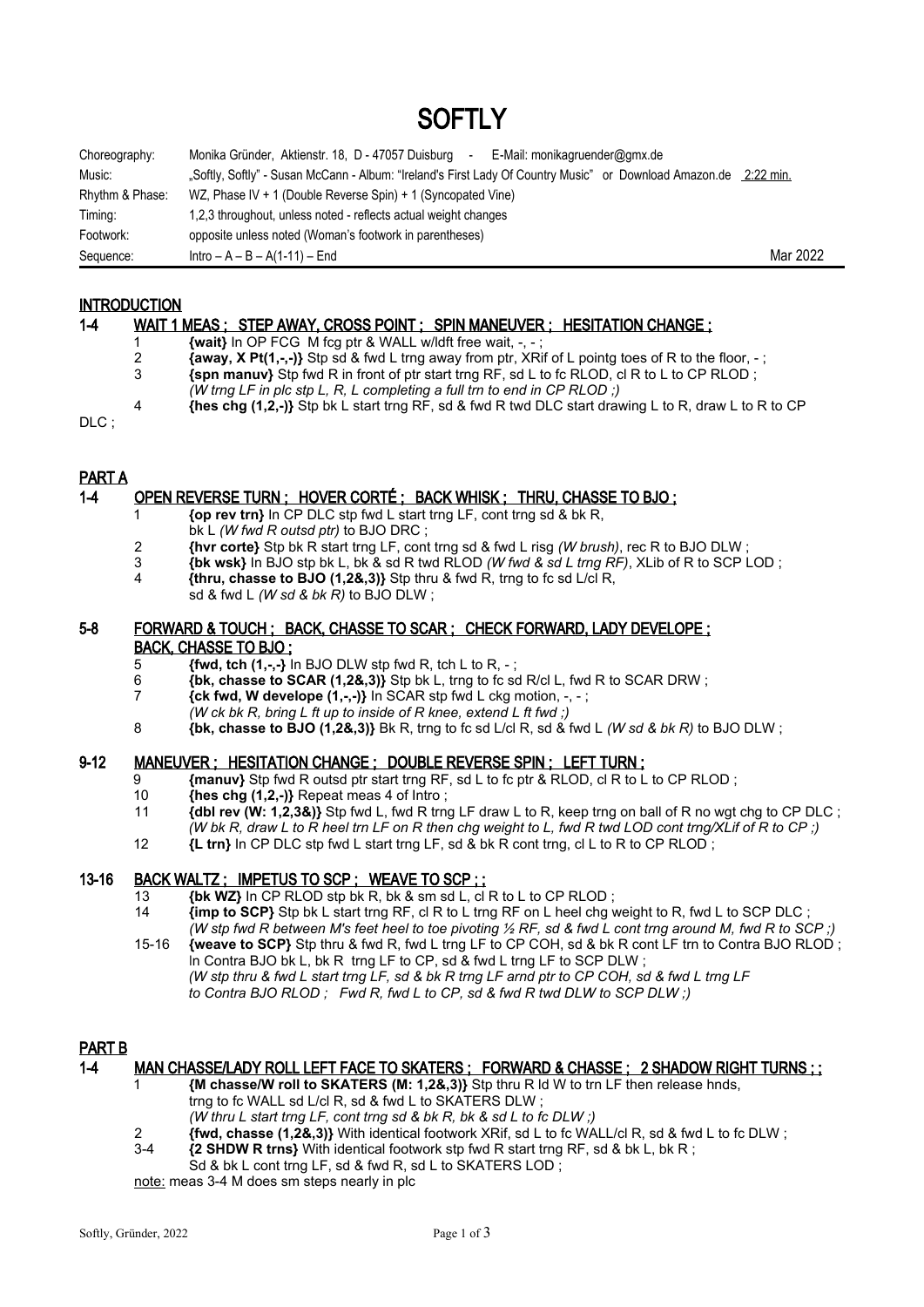#### 5-8 M CHASSE/LADY ROLL RIGHT FACE TO BJO ; MANEUVER ; SPIN TURN ; BOX FINISH ;

- 5 **{M chasse/W roll to BJO (M: 1,2&,3)}** Releasg hnds stp fwd R, trng to fc WALL sd L/cl R, sd & fwd L to BJO DLW ;
- *(W fwd R trng RF, cont trng bk L to fc RLOD, bk & sd R to BJO DLW ;)*
- 6 **{manuv}** Repeat meas 9 of Part A ;
- 7 **{spn trn}** In CP RLOD stp bk L lowering into knee & start trng RF, cont trng RF to CP LOD stp sd & fwd R between W's feet and rise, rec bk L to CP DLW ; *(W stp fwd R between M's feet start trng RF, sd & bk L and rise w/brush R to L, rec fwd R to CP DLW ;)* 8 **{box fin}** Stp bk R start trng LF, sd L to fc DLC, cl R to CP DLC ;

# 9-12 DOUBLE REVERSE SPIN ; DRAG HESITATION ; BACK, BACK/LOCK, BACK; OUTSIDE CHANGE TO SCP ;

- 9 **{dbl rev (W: 1,2&,3)}** Repeat meas 11 of Part A ;
- 10 **{drag hes (1,2,-)}** Stp fwd L start trng LF, sd R cont trng LF, draw L to R to BJO RLOD;
- 11 **{bk, bk/lk, bk (1,2&,3)}** In BJO stp bk L twd LOD, bk R/lk Lif *(W lk Rib)*, bk R ;
- 12 **{outsd chg to SCP}** Stp bk L, slightly diag bk R to CP start trng LF, sd & fwd L trng LF to SCP DLW ; *(W fwd R, fwd L to CP, sd & fwd R twd DLW to SCP DLW ;)*

#### 13-17 SYNCOPATED VINE; MANEUVER; RIGHT TURN; FORWARD, SWAY LEFT; SWAY RIGHT 2 BEATS,

- 13 **{sync vin (1,2&,3)}** Stp thru R to fc, sd L/XRib, sd & fwd L to SCP ;
- 14 **{manuv}** Stp thru & fwd R start trng RF, sd L to fc ptr & RLOD, cl R to L to CP RLOD ;
- 15 **{R trn}** In CP RLOD stp bk L start trng RF, sd & fwd R cont RF trn, cl L to R to CP DLC;
- 16 **{fwd, sway L (1,2,-)}** Stp fwd R, sd L twd DRC w/partial weight, sway body to the left taking full weight ;

17-2 beats**{sway R (1,-)}** Stp sd R twd DLW w/partial weight, sway body to the right taking full weight still fcg DLC ;

# ENDING

#### 1-2 OPEN REVERSE TURN ; HOVER CORTÉ ; BACK WHISK ; SYNCOPATED VINE ;

- 1 **{op rev trn}** Repeat meas 1 of Part A ;
- 2 **{hvr corte}** Repeat meas 2 of Part A ;
- 3 **{bk wsk}** Repeat meas 3 of Part A ;<br>4 **{sync yin (1.2&.3)}** Repeat meas 13
- 4 **{sync vin (1,2&,3)}** Repeat meas 13 of Part B ;

# 5-8 THRU, CHASSE TO SCP ; PICKUP ; CHANGE OF DIRECTION ; DOUBLE REVERSE SPIN ;

- 5 **{thru, chasse to SCP (1,2&,3)}** Thru R, trng to fc sd L/cl R, sd & fwd L *(W sd & fwd R)* to SCP LOD ; 6 **{PU}** Stp thru & fwd R, sd L to fc LOD, cl R to L to CP LOD ;
- *(W thru & fwd L trng LF to fc ptr, sd R, cl L to R to CP LOD ;)*
- 7 **{chg of dir (1,2,-)}** Stp fwd L, fwd & sd R trng slightly LF start drawing L to R, draw L to R to CP DLC ;
	- 8 **{dbl rev (W: 1,2&,3)}** Repeat meas 11 of Part A ;

#### 9-13 LEFT TURN ; BACK WALTZ ; IMPETUS TO SCP ; THRU, FACE, CLOSE ; PROMENADE SWAY & HOLD ;

- 9 **{L trn}** Repeat meas 12 of Part A;<br>10 **{bk WZ}** Repeat meas 13 of Part A
- 10 **{bk WZ}** Repeat meas 13 of Part A ;
- 11 **{imp to SCP}** Repeat meas 14 of Part A ;
- 12 **{thru fc cl}** Stp thru R, sd L to fc ptr & DLW, cl R to L to CP DLW ;
- 13 **{prom sway (1,-,-)}** Stp sd & fwd L to SCP DLC stretching L sd of body slightly upward looking over jnd ldhnds, relax L knee, hold position ;

#### Suggested Cues:

- Intro OP FCG WALL w/ldft free Wait 1 meas; Stp Away, X Pt; Spin Manuv; Hesit Chg;
- A Open Rev Trn; Hover Corté; Bk Whisk; Thru, Chasse BJO; Fwd, Tch; Bk, Chasse SCAR; Ck Fwd, Lady Develope; Bk, Chasse BJO; Manuv; Hesit Chg; Dbl Rev;\* 1 L Trn;
	- Bk Waltz; Impetus SCP; Weave to SCP;;
- B M Chasse/Lady Roll (3 LF) to SHDW; Fwd & Chasse (DLW); 2 SHDW R Trns (LOD);; M Chasse/Lady Roll (3 RF) to BJO (DLW); Manuv; Spin Trn; Box Finish; Dbl Rev; Drag Hesit; Bk, Bk/Lk, Bk; Outsd Chg to SCP; Sync Vine; Manuv; 1 R Trn DLC; Fwd & Sway L; Sway R 2 Beats,,

A\*

End Open Rev Trn;

Hover Corté; Bk Whisk; Sync Vine; Thru Chasse SCP; PU LOD; Chg of Dir; Dbl Rev; 1 L Trn;